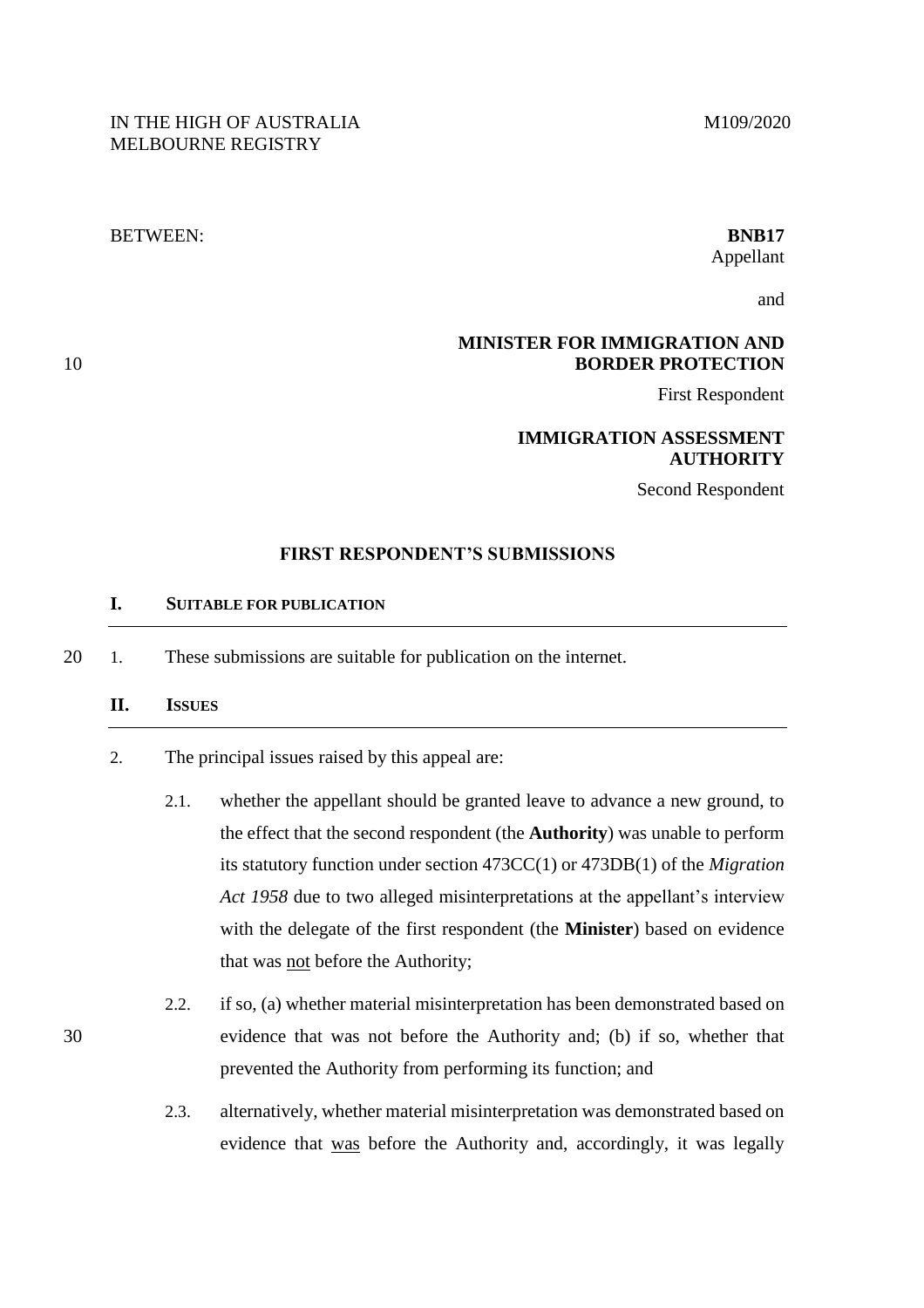unreasonable for the Authority not to exercise its power under section 473DC to interview the appellant.

### **III. SECTION 78B NOTICES**

3. It is unnecessary for notices to be given under section 78B of the *Judiciary Act 1903*.

## **IV. MATERIAL FACTS**

4. Subject to the following additions and clarifications, the Minister agrees with the appellant's narrative of facts set out in his submissions (AS [5]-[18]).

#### *Misinterpretations alleged at the Departmental interview*

- 5. The appellant attended an interview with a delegate of the Minister on 13 January 10 2017, which was conducted with the assistance of a Tamil interpreter (the **Interviewer's Interpreter**). On 27 January 2017, the appellant's representative identified three examples of allegedly inaccurate interpretations by the Interviewer's Interpreter, which had been identified with the assistance of a different, unidentified Tamil interpreter.
	- 6. The appellant's case focuses on the second of these three "examples". In respect of this example, the appellant's representative's submission to the Department was as follows: 1

[W]e note the exchange at 1:06:10 of the interview recording:

*Case officer: I understand the kind of questions that one might*  20 *be asked if they were moving from Colombo to Karaveddy, but I want to know specifically what you mean by many times they were beating you.*

> *Applicant [interpreter]: Their nature is, is… their nature is… they have to keep us always intimidated, intimidating, and making fear, and that sort of thing. In this condition, we may say anything about LTTE involvement. This why time to time, not a particular authority, personnel, but different personnel, would involve this matter and ask questions.*

On review, the interpreter advised that this interpretation was largely 30 inaccurate and did not reflect the substance of what the applicant had said, which was to the effect of '*They beat me because they want to find out, by inflicting pain, whether I am a member of the LTTE or* 

 $\overline{a}$ 

<sup>1</sup> Appellant's Book of Further Material (**AFM**) 141 – 142.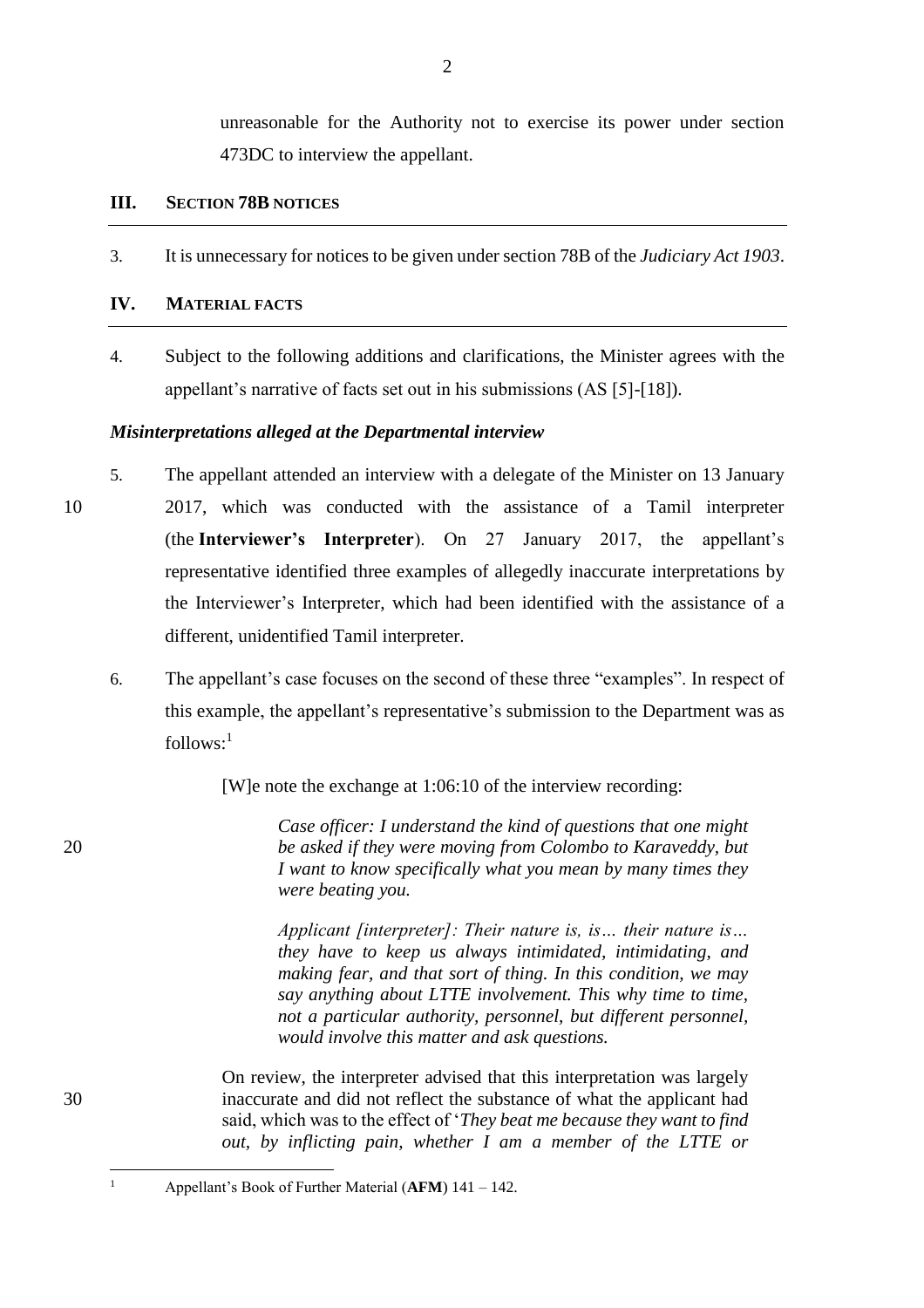*supporting the LTTE*' – but rather the interpreter had gone on a 'tangent'.

7. However, the delegate, in his reasons for decision on 3 February 2017, stated:

For the most part during the interview it appeared that all parties were able to communicate clearly.

I am satisfied that the applicant was able to understand the interpreter and that he provided detailed responses to questions asked of him. I have considered the concerns with interpreting as it relates to claims I have not found to be credible.<sup>2</sup>

and also stated that he found the applicant's testimony to be "vague and evasive".<sup>3</sup>

- 8. On 6 February 2017, the Authority wrote to the appellant and confirmed that it would "proceed to make a decision on your case on the basis of the information sent to us by the department, unless we decide to consider new information". It explained that it could "only consider new information in limited circumstances, which are explained in the attached fact sheet and Practice Direction."<sup>4</sup> The Practice Direction confirmed *inter alia* that the appellant could provide a written submission to the Authority as to why he disagreed with the decision of the Department, and "any claim or matter that you presented to the Department that was overlooked".<sup>5</sup>
- 9. However, the appellant did not identify to the Authority any further examples of 20 alleged inaccurate interpretations by the Interviewer's Interpreter. That would have come within the scope of the Practice Direction as a "claim or matter" that he presented to the delegate but which was overlooked (because of some error by the Interviewer's Interpreter).
	- 10. The appellant's representative submitted to the Authority as follows:<sup>6</sup>

[The applicant] confirms his evidence that during this period [2010- 2012], he was slapped by SLA officers while being questioned by them. [The applicant] has explained that he may not have mentioned this treatment prior to his interview because of the seriousness of the torture he faced in 2009. He stated that '*the 2009 is the culmination in my life,*  30 *that is why I focus that incident, after that many things happened to me, but compared to 2009…*'. The treatment he claims to have faced is entirely consistent with country information – it would be expected that a person who was regularly questioned and harassed by the SLA during

10

 $\overline{c}$ <sup>2</sup> AFM 175.

 $\frac{3}{4}$  AFM 179.

<sup>4</sup> Respondent's Book of Further Material (**RFM**) 6.

 $\frac{5}{6}$  RFM 9.

AFM 125.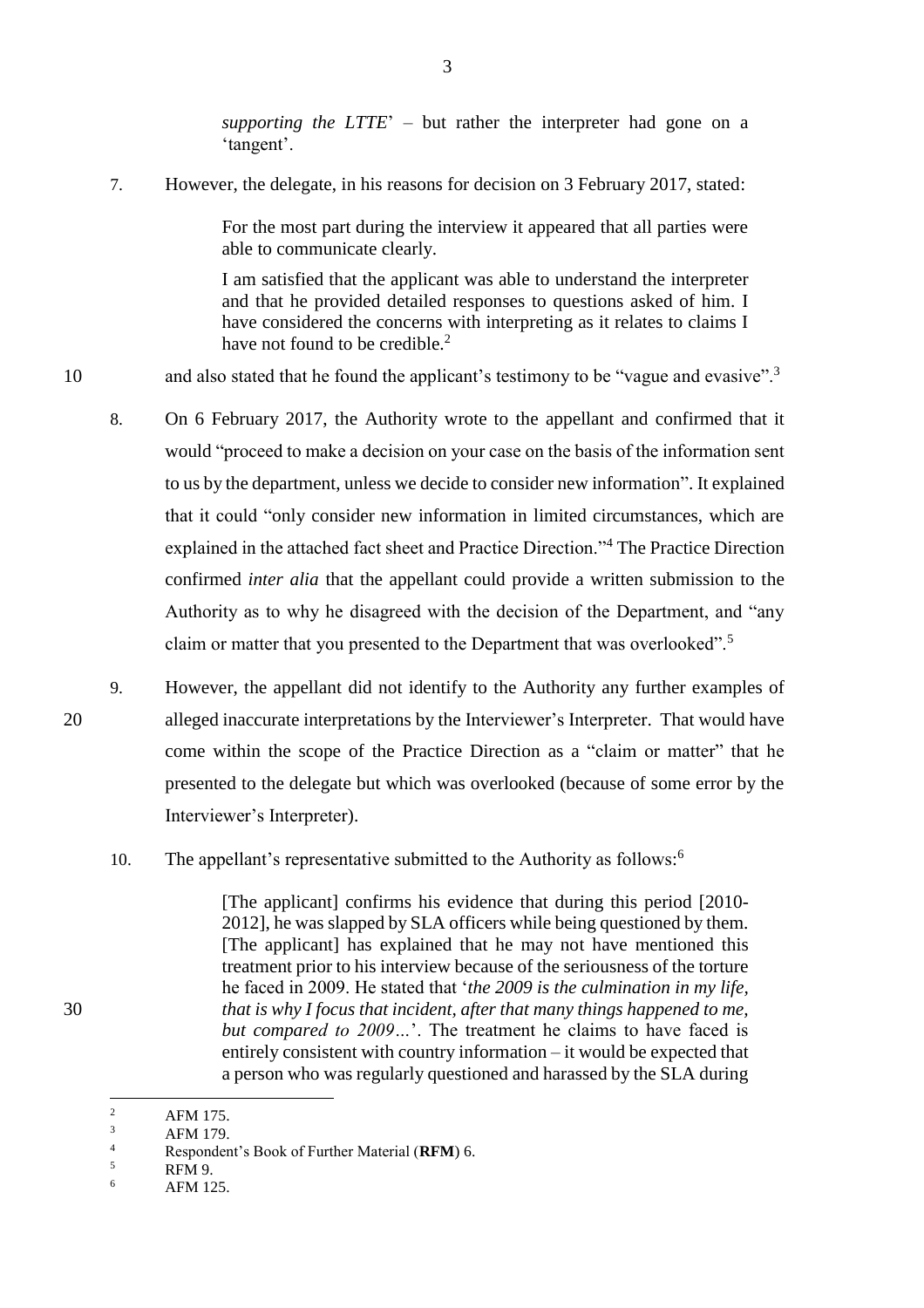this period may also have been slapped while being questioned. In terms of the delegate's finding that his evidence was 'vague and evasive', we refer again to our submissions raising concerns about the interpreting at the interview. Whether due to the interpreting or the phrasing of the question, it was clearly apparent that the applicant was not understanding the question when the delegate repeated '*What do you mean when you say "beaten"*'. In such a circumstance, the delegate should have rephrased the question to address the evident difficulties in communication. We submit that [the applicant's] evidence that he was 10 slapped on some occasions when he questioned by the SLA from 2010- 2012 should be accepted.

11. The Authority, in its reasons for decision on 22 March 2017, relevantly stated ([23]):

… The representative has referred to concerns about the interpreting at his interview and stated it was clear that the applicant simply didn't understand the question when the delegate asked what he meant by being beaten and that the delegate should have rephrased the question to address the evident difficulties in communication. I reject this submission. After finding the applicant unresponsive to the question (repeated on 3 occasions) of 'what do you mean by beaten?' the 20 delegate then asked the applicant 'what did they do?' The applicant was still unable to provide any detailed around his claim to have been beaten.

## *Application to the Federal Circuit Court*

- 12. In his amended application to the Federal Circuit Court, the appellant relied on two grounds of review. <sup>7</sup> Only ground 1 of that application is presently relevant. That ground was to the effect that the Authority unreasonably failed to exercise powers available to it under section 473DC to "cure" alleged misinterpretations that affected his interview with the delegate.
- 13. On 24 May 2019, the Federal Circuit Court dismissed that application.<sup>8</sup>

## 30 *Appeal to the Federal Court*

- 14. In an amended notice of appeal to the Federal Court, the applicant sought to advance four grounds of appeal.<sup>9</sup>
- 15. Grounds 1 and 2 alleged error by the primary judge in dismissing ground 1 of the amended application for judicial review (unreasonableness by the Authority).

 $\tau$  $\frac{7}{8}$  Core Appeal Book (**CAB**) 29, 31.

 $\frac{8}{9}$  CAB 35.

CAB 65, 67.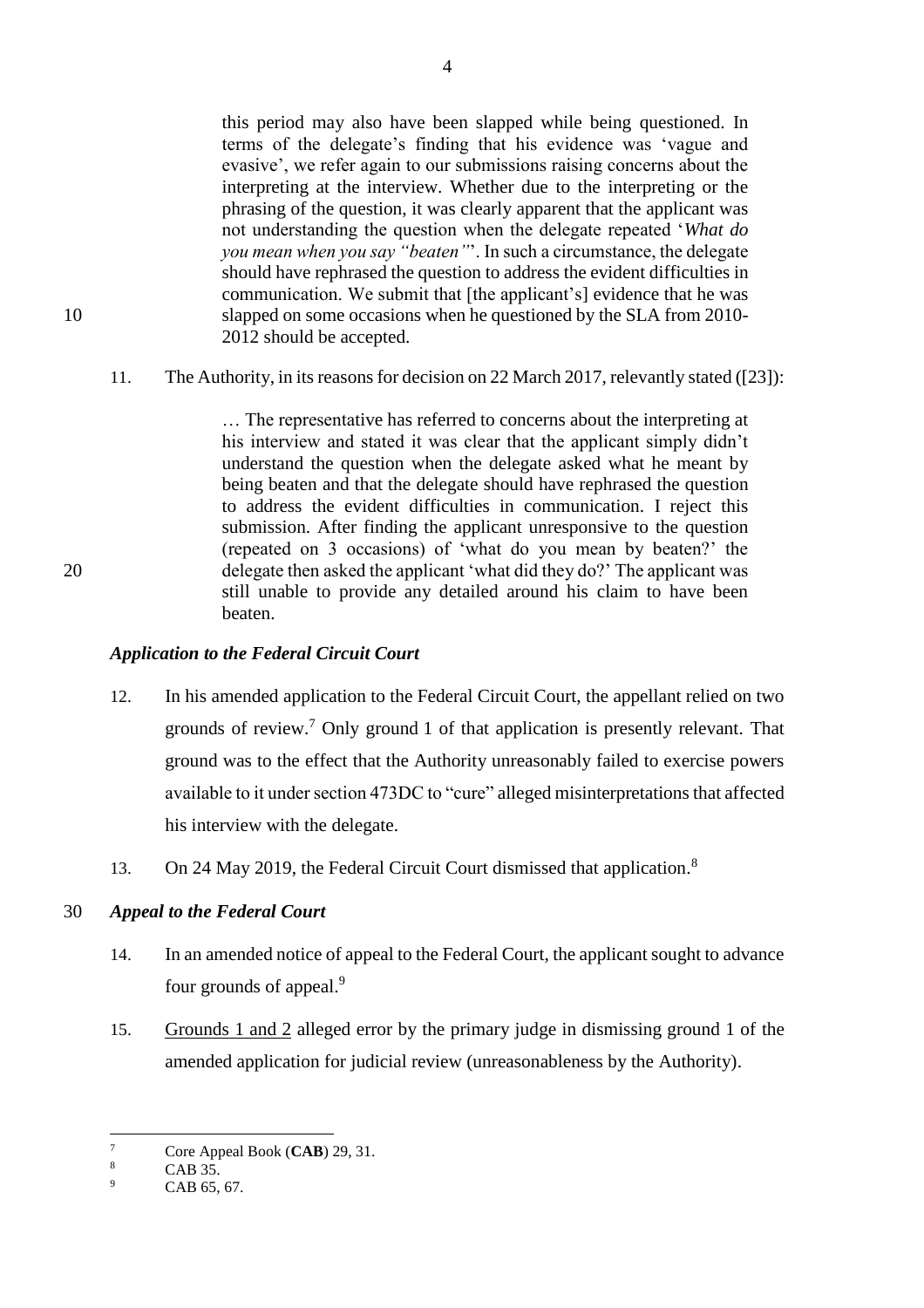- 16. Ground 3 of appeal was new. Ground 3 was that the Authority was "disabled from carrying out its jurisdiction" "in the absence of adequate interpretation of the appellant's testimony". However, in written submissions, the appellant clarified his argument.<sup>10</sup> The appellant said that proposed ground 3 was based on the reasoning of the Full Court of the Federal Court in *EVS17 v Minister for Immigration* (2019) 268 FCR 299.
- 17. In *EVS17*, the Full Court held that the Secretary had failed to comply with his obligation under section 473CB(1)(b) of the *Migration Act 1958* to give to the Authority "material" provided by the referred applicant to the delegate (certain 10 documents), and that this caused the Authority's decision to be affected by jurisdictional error on the basis that the giving of the documents could have resulted in the making of a different decision by the Authority.
	- 18. The appellant argued below that, because of alleged inaccuracies in interpretation by the Interviewer's Interpreter, the Secretary had (as the Secretary had in *EVS17*) failed to comply with his obligation under section 473CB(1)(b) of the Act to give "material" provided by the appellant to the delegate at the interview on 13 January 2017, and that this caused the Authority's decision to be affected by jurisdictional error.
	- 19. On 12 March 2020, the Federal Court (Anderson J) dismissed the appeal.<sup>11</sup>
- <span id="page-4-0"></span>20 20. With respect to grounds 1 and 2 of the appeal, Anderson J held that the primary judge had not erred in dismissing the ground of judicial review (unreasonableness by the Authority).
	- 21. His Honour identified a body of Federal Court authority as to claims of misinterpretations giving rise to jurisdictional error  $([62]$ - $[64]$ ).<sup>12</sup> Informed by this authority, his Honour noted that "it has been repeated that translation is not a perfect science" and that "[i]t is enough if the translation is sufficiently accurate so as to permit the substance of the idea or concept being translated to be communicated".

 $10$  $^{10}$  RFM 23 – 25.

 $11 \qquad \qquad$  CAB 75.

<sup>12</sup> *Perera v Minister for Immigration and Multicultural Affairs* (1999) 92 FCR 6 at [27]-[31], [45]-[46]; *WACO v Minister for Immigration and Multicultural and Indigenous Affairs* (2003) 131 FCR 511 at [63]-[69]; *SZRMQ v Minister for Immigration and Border Protection* (2013) 219 FCR 212; *SZSEI v Minister for Immigration and Border Protection* [2014] FCA 465 at [71]-[81]; *SZTFQ v Minister for Immigration and Border Protection* [2017] FCA 562 at [33]-[40].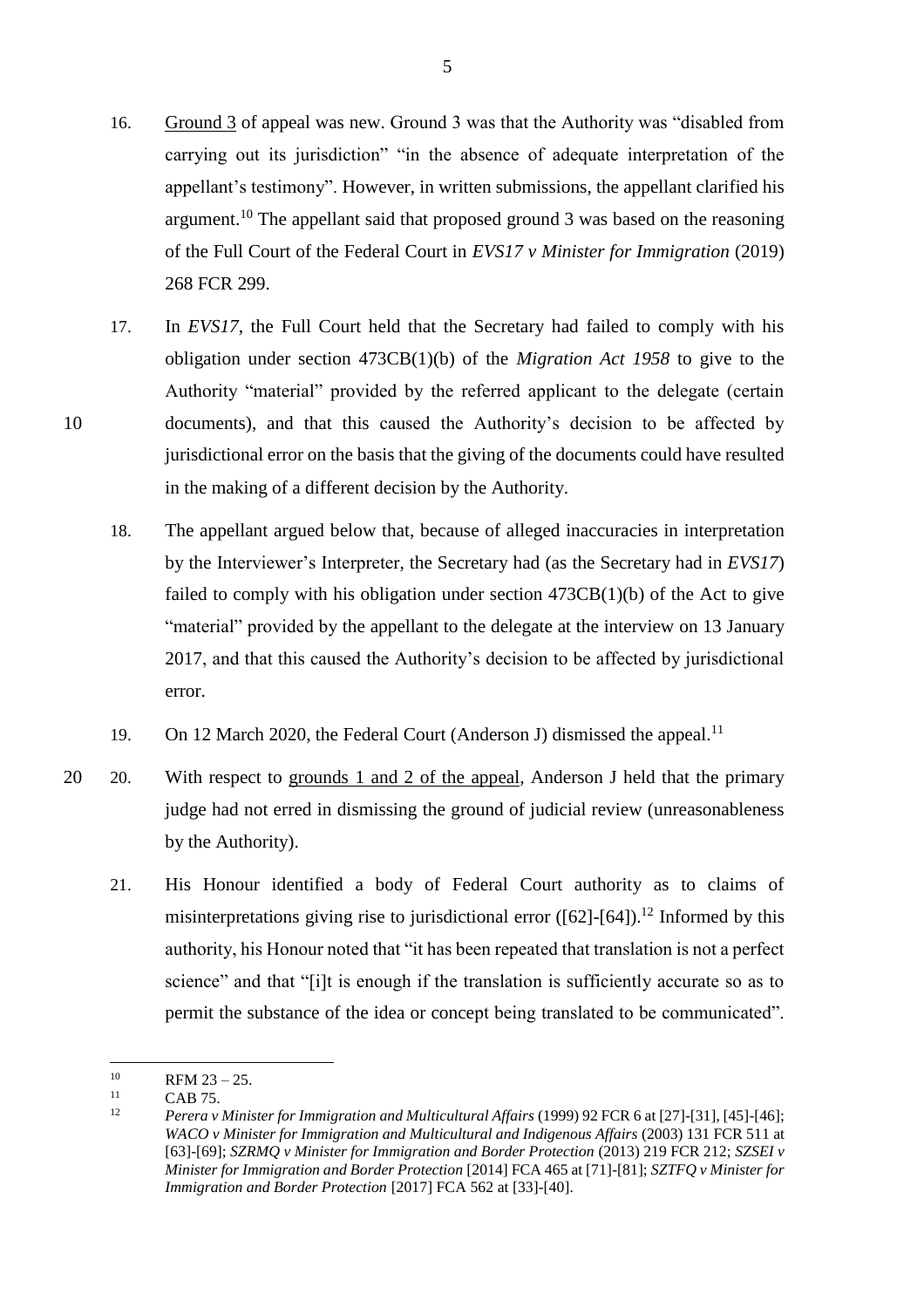In particular, his Honour cited with approval (at [63]) the following observations of Flick J in *SZRMQ v Minister for Immigration and Border Protection* (2013) 219 FCR 212 at [46]:

… it is considered to be a mistake to fix the standard of interpretation by reference to touchstones such as whether a translation has been "accurate" or whether any particular interpreter meets the standard of a "first-flight interpreter". Errors in translation will inevitably occur. Even in the absence of such errors, words or expressions used may initially fall short of conveying an intended meaning. Even when 10 proceedings are being conducted in English by those fluent in the English language, it may require two or more attempts to accurately convey a particular meaning. In those contexts where a claimant is entitled to be heard, that entitlement necessarily demands that any hearing involves a meaningful opportunity where that which is sought to be conveyed by both the claimant and the decision-maker is conveyed in a real and meaningful manner. Initial errors in translation may be corrected by subsequent questioning and answers. A danger necessarily lurks in errors that may go undetected at a hearing and which only emerge after a hearing has concluded. But whether the error 20 emerges during the administrative hearing itself, or subsequently, the fact that an error in translation may have occurred may assume no ultimate significance if the true meaning and content of that which is sought to be expressed ultimately emerges.

- 22. Informed by these principles, and in light of transcript of the relevant part of the interview adduced in the trial – including reflecting an interpretation by an identified interpreter (the **Appellant's Interpreter**) – his Honour held that, although one purported interpretation by the Interviewer's Interpreter of an answer given by the appellant to a question by the delegate was "garbled" or lacking ([69], read with [71] lines 607-610), any misinterpretation by the Interviewer's Interpreter was 30 remedied by subsequent exchanges. Thus, his Honour held that the delegate asked numerous times "what did the appellant precisely mean when he said he was beaten" ([72], see also [73]), and that it was not demonstrated that "the integrity of the interview was compromised" in this respect ([73]).
	- 23. Ultimately, his Honour held that "the premise underpinning the appellant's solicitor's submissions to the Authority – that there were 'established problems with the interpreting' at the SHEV interview – is not borne out". "In respect of the alleged mistranslations raised on behalf of the appellant, those translations … were not so deficient, either in isolation or collectively, such that the substance of the appellant's evidence at the SHEV interview was distorted in any material way." ([77])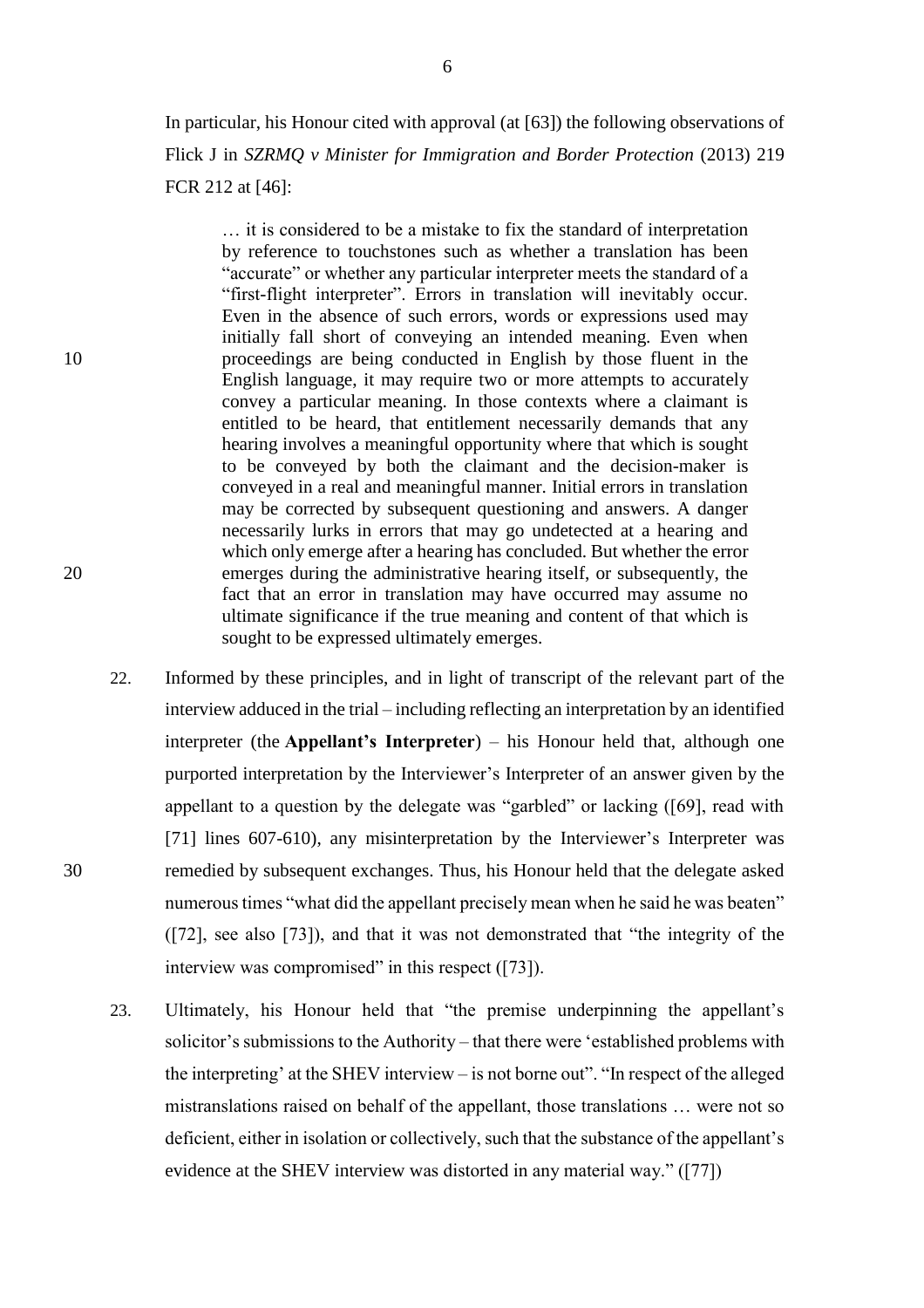24. With respect to ground 3 of appeal (breach of section 473CB(1)(b)), Anderson J held that it lacked merit ([94]), and refused to grant the appellant leave to advance it ([99]). His Honour explained (citations omitted):

> [94] To start, the mistranslations alleged by the appellant were, as discussed above, not so substantial such as to undermine the exercise of the Authority's review.

[95] Moreover, even assuming the mistranslations were material, I do not accept that there was a breach of s 473CB(1) of the *Act* by the Secretary in the present case. It may be that the text of  $s$  473CB(1)(b) 10 of the *Act* is purposive, and is intended to facilitate the Authority comprehending the full body of material before the initial decisionmaker ... However, in the context of s 473CB, "material" refers to, in my view, physical or electronic documents, objections and information. As such, the oral evidence itself provided by the appellant at the SHEV interview was not "material" provided by the appellant to the delegate.

[96] Of course, the oral evidence provided by a visa applicant for the purposes of a fast track reviewable decision may be recorded in written or audio form. Where that occurs, unless the visa applicant (or somebody on his or her behalf) records the oral evidence and then 20 provides it to the initial decision-maker prior to the fast track reviewable decision, that form of material will more naturally fall under s 473CB(1)(c) of the *Act*, namely "any other material that is in the Secretary's possession or control and is considered by the Secretary (at the time the decision is referred to the Authority) to be relevant to the review …

> [97] In the present case, the appellant does not rely on any breach of s  $473CB(1)(c)$  to support this ground of appeal. As the Minister submits, there is no evidence that the Secretary failed to give the recording of SHEV interview to the Authority …

#### 30 **V. ARGUMENT**

#### *Proposed ground 1 – alleged inability of Authority to perform its statutory task*

25. Ground 1 of appeal to this Court is that the Federal Court erred in failing to find that the Authority "could not perform its statutory task of considering the 'review material' pursuant to s 473CD of the [Act] due to material interpreter errors affecting the interview". The reference to section 473CD is errant (no such section exists), but the Minister presumes that the intended reference is to sections 473CC(1) and/or 473DB(1). Section 473CC(1) provides that the Authority must "review" a fast track reviewable decision referred to it under section 473CA. And section 473DB(1) relevantly provides that, subject to Part 7AA, the Authority must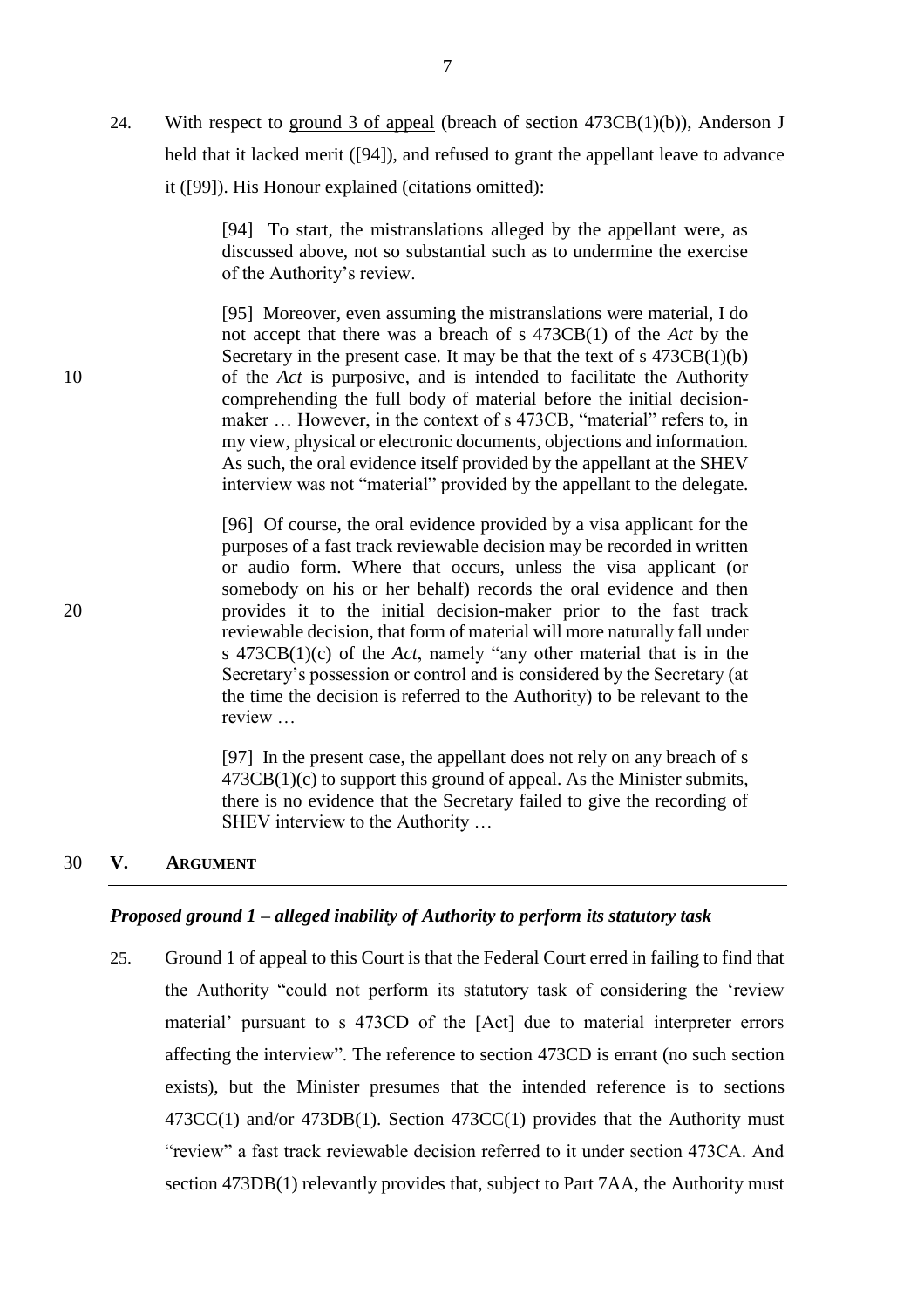"review" such a decision "by considering the review material provided to [it] under section 473CB.

- 26. In any event, this ground is different from ground 3 which the appellant sought to advance to the Federal Court (but was refused leave to do so), and is therefore yet another new ground. The appellant acknowledges that he requires leave to advance the ground  $(AS [44.1]).$
- 27. As noted above, proposed ground 3 of the appeal to the Federal Court was to the effect that because of alleged inaccuracies in interpretation by the Interviewer's Interpreter, the Secretary had (as the Secretary had in *EVS17*) failed to comply with 10 his obligation under section 473CB(1)(b) of the Act to give "material" provided by the appellant to the delegate at the interview on 13 January 2017, and that this caused the Authority's decision to be affected by jurisdictional error.
- 28. However, proposed ground 1 of appeal to this Court does not refer to section 473CB. And while the appellant's submissions refer to section 473CB and the Full Court's decision in *EVS17*, the argument now made does not appear to be that the Secretary breached section 473CB but only that, "by analogy" to the Full Court's decision in *EVS17*, "if the Authority does not understand a material part of the review material due to a translation error it cannot exercise its jurisdiction" (AS [21]). The precise nature of the suggested "analogy" with *EVS17*, and the legal foundation of the new 20 argument (assuming that material misinterpretation is demonstrated based on transcript that was not before the Authority), are unexplained.
	- 29. In the submissions that follow, the Minister outlines:
		- 29.1. why there has been no breach of section 473CB, and the Federal Court was right to conclude that ground 3 of appeal advanced below lacked merit (insofar as the argument that was advanced below still has any relevance to the appellant's case);
- 29.2. why the appellant should be refused leave to advance the new ground, to the effect that the Authority was unable to perform its statutory function under section 473CC(1) or 473DB(1) due to material misinterpretation by the 30 Interviewer's Interpreter; and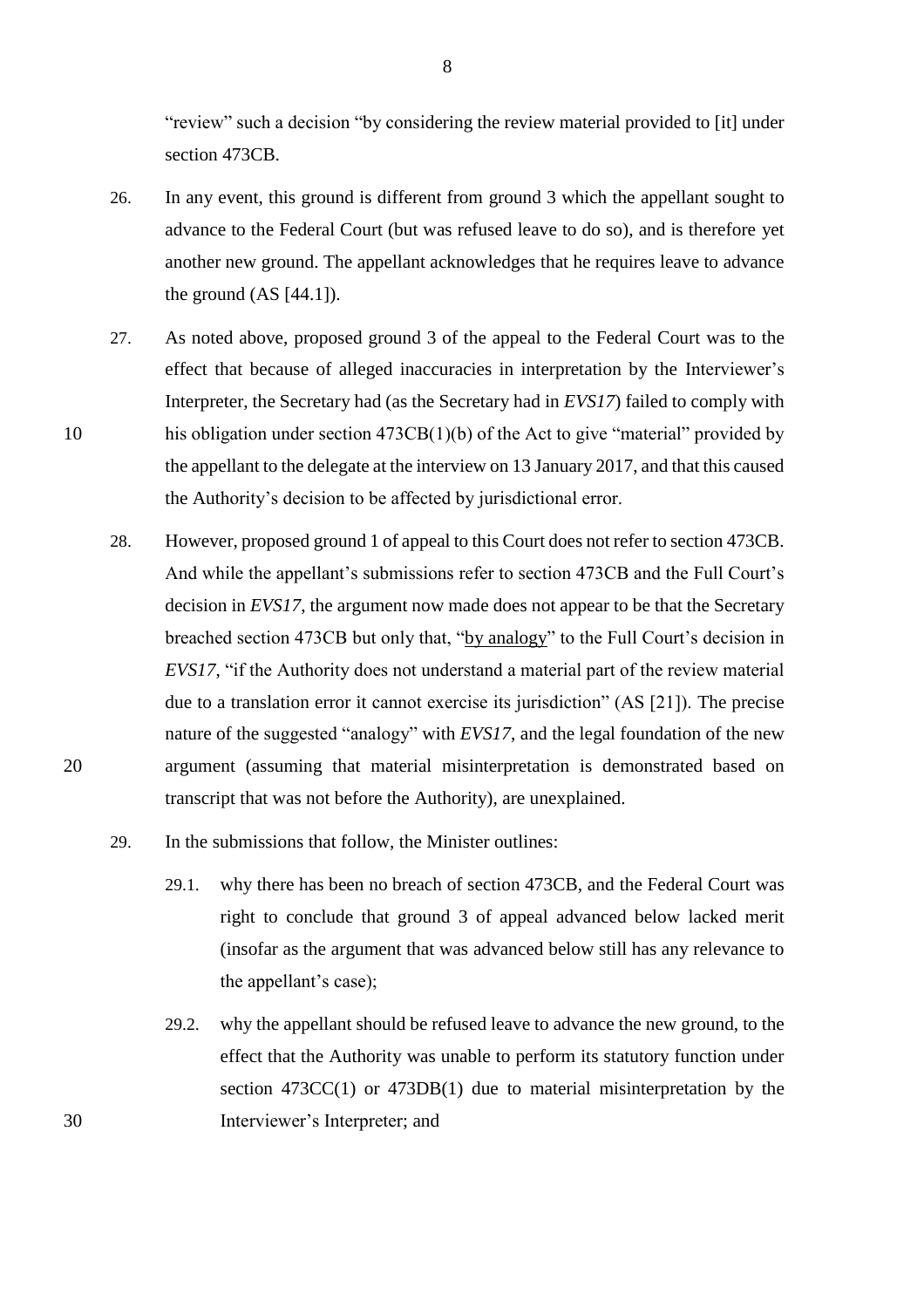29.3. alternatively, if the appellant is granted leave to advance that ground, why it should be rejected.

#### No breach of section 473CB

- 30. The Federal Court was clearly correct to hold (at [95]) that the word "material" in section 473CB(1)(b) connotes something physical (e.g., a document, including as recorded in electronic form). That is reinforced by the heading to section 473DB, which refers to review "on the papers".<sup>13</sup>
- 31. The *record* of the applicant's interview with the delegate, whether it be an audio or visual record, was clearly "material"; there appears to be no controversy about that 10 (see AS [22]). That "material" (i.e., the *record*), which included both recorded statements in English (by the delegate and the Interviewer's Interpreter) and Tamil (by the appellant and the Interviewer's Interpreter), was given to the Authority, as the Federal Court held (at [97]).
- 32. That record was not required to be given to the Authority under section  $473CB(1)(b)$ (because the record was not "material" that the appellant gave to the delegate). Rather, as a majority of this Court (Kiefel CJ, Bell, Gageler and Keane JJ) held in *ABT17 v Minister for Immigration and Border Protection* [2020] HCA 34 at [12], "the record of the interview is material in the Secretary's possession or control which the Secretary could not but consider relevant to the review" for the purposes 20 of section 473CB(1)(c). "The record can therefore be expected to form part of the review material which the Secretary will be obliged to give to the Authority and which the Authority will be obliged to examine for itself."
	- 33. Accordingly, there was no sound basis for the appellant's contention to the Federal Court that the Secretary failed to comply with any limb of his obligation under section 473CB(1) to give certain "material" to the Authority. The Federal Court was right to conclude that proposed ground 3 of appeal below lacked merit, and accordingly to refuse the appellant leave to advance that new ground on appeal. Certainly, no error with the exercise of the Federal Court's discretion in that respect is apparent, or has been identified.

<sup>13</sup> See also *AWV18 v Minister for Home Affairs (No 3)* [2020] FCA 365 at [67] (Derrington J). Cf. *BVC20 v Minister for Immigration, Citizenship, Migrant Services and Multicultural Affairs* [2020] FCA 565 at [63]-[68] (Wigney J).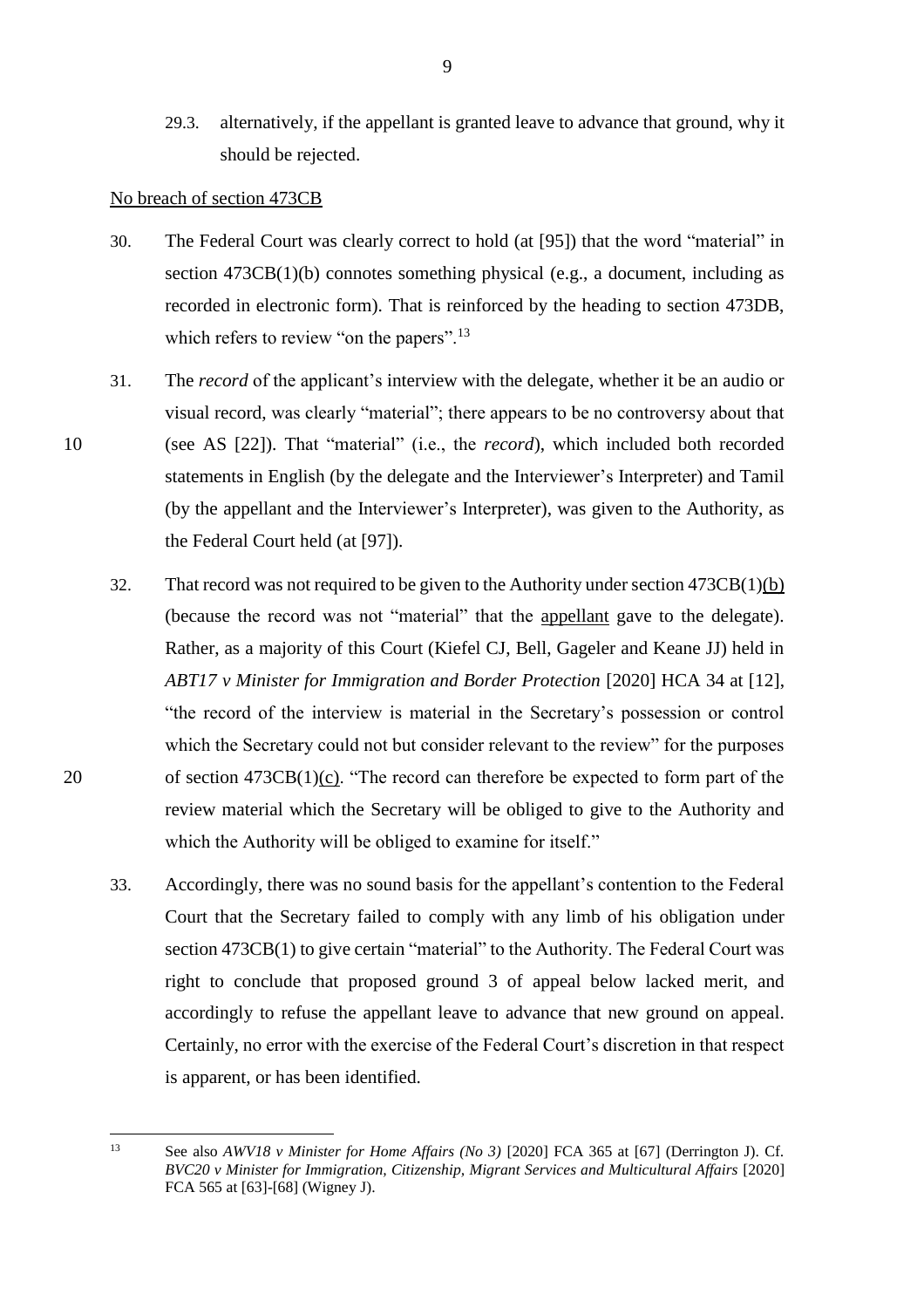Appellant should be refused leave to advance the proposed new ground

- 34. The appellant should be refused leave to advance the further new ground, to the effect that the Authority was unable to perform its statutory function under sections 473CC(1) or 473DB(1) due to material misinterpretation by the Interviewer's Interpreter.
- 35. That is because, if this ground had been advanced at trial, the Minister could have sought to meet it with his own evidence as to the proper interpretation at the interview – including of the delegate's questions (English to Tamil) and the appellant's responses (Tamil to English).
- 10 36. As noted above, in the trial before the Federal Circuit Court, the appellant's complaint (in ground 1) was to the effect that the Authority *unreasonably* failed to exercise powers available to it (under section 473DC) to "cure" misinterpretations that affected his interview with the delegate. As the appellant notes in his submissions on this appeal (AS [16]), the Minister responded to that ground on the basis that the reasonableness of the Authority's conduct was to be assessed by reference to the material before it (and not evidence subsequently adduced in the court).<sup>14</sup> That position reflects the view of the Full Court in *DVO16 v Minister for Immigration and Border Protection* (2019) 271 FCR 342.
- 37. For the reasons advanced by the Minister in the appeal to this Court in *DVO16*  20 (which appeal is to be heard together with this appeal), that position was correct. As this Court held in *Minister for Home Affairs v DUA16* [2020] HCA 46 at [26], "[a]ny legal unreasonableness is to be judged at the time the power is exercised or should have been exercised" and "from the facts and from the matters falling for consideration in the exercise of the statutory power". Thus, the finding of unreasonableness by the Authority in only one of the two matters determined by the Court in that judgment (CHK16) was based on what "was apparent" to the Authority in that case – of that of which the Authority "was aware".<sup>15</sup>

 $14$  $RFM 14 - 15.$ <br>15 [2020] HCA I

<sup>[2020]</sup> HCA [46] at [28]. By contrast, in relation to other matter (DUA16), the Court held that the Authority did not act unreasonably by reference to the information that was known to it: see [34].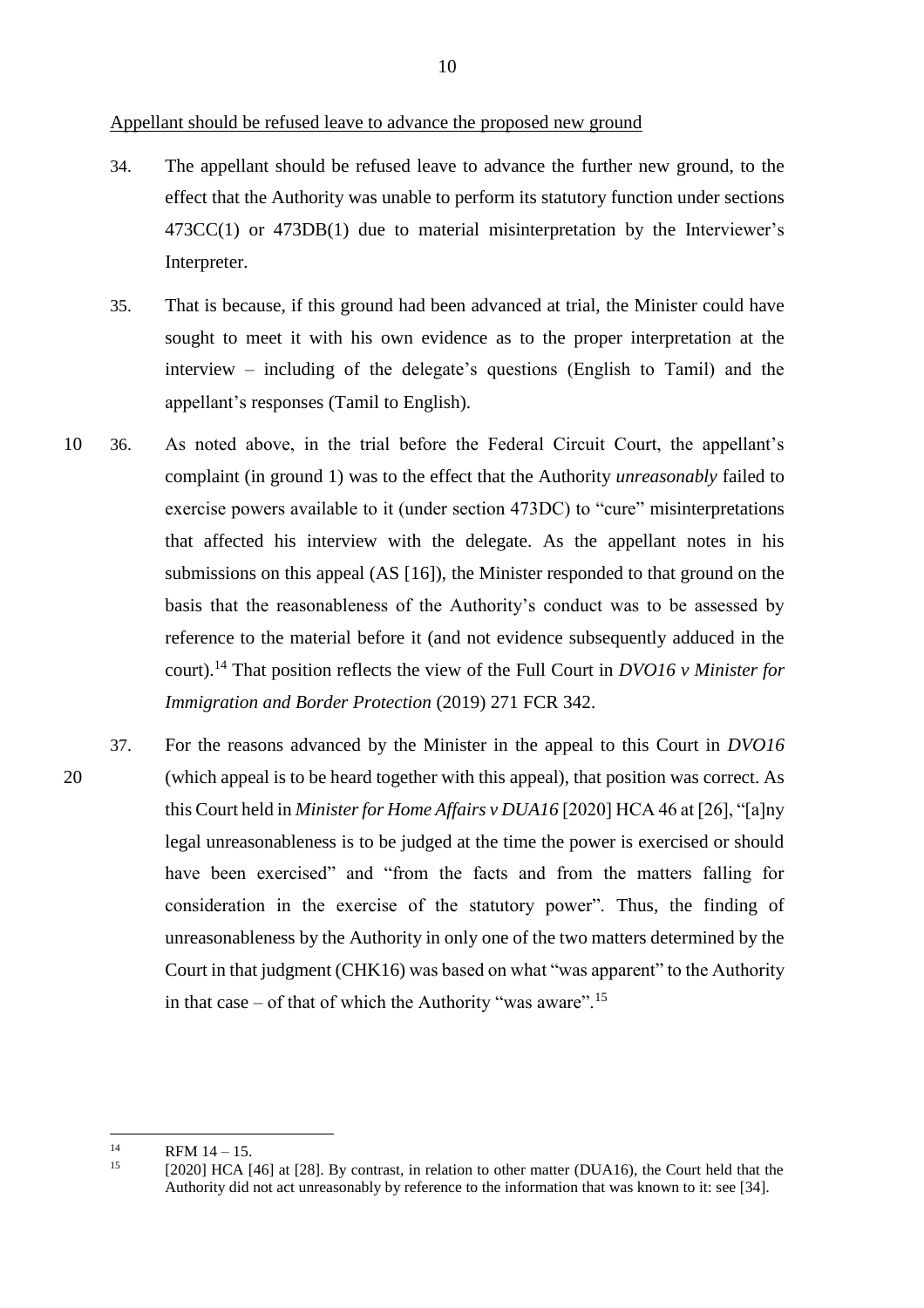- 38. It follows, and it should be regarded as orthodox,  $16$  that transgression by a decisionmaker of a standard of reasonableness in the exercise of a discretion cannot be demonstrated by pointing to matters not known to the decision-maker. Acceptance of the proposition that unreasonableness can, in certain circumstances, be discerned from the *result* of the exercise (or non-exercise) of a statutory discretion does not point to any different conclusion. As Nettle and Gordon JJ explained in *Minister for Immigration and Border Protection v SZVFW (2018) 264 CLR 541 at [83], those* cases are where the result is "so unreasonable that it could not have been reached if proper reasoning had been applied in the exercise of the statutory power in the 10 particular circumstances".<sup>17</sup> Thus, in those circumstances too, any error by the decision-maker must be based on what was known to the decision-maker. Accordingly, at trial, the Minister had no need to join issue as to whether material misinterpretations had in fact occurred.
- 39. In any event, even if somehow, despite the principles outlined above, the interpretation by the Appellant's Interpreter was relevant to the appellant's unreasonableness ground in the trial, the fact remains that, if the new ground now sought to be advanced in this appeal had been advanced at trial, the Minister could (and might well have) adduced his own evidence of the correct interpretation to resist it.<sup>18</sup> No assumption can fairly be made that the interpretation by the 20 Appellant's Interpreter is "correct", or that different but equally available interpretations could not have been provided.<sup>19</sup> That is especially so where, on the
- 

 $16\,$ <sup>16</sup> See also, e.g., *Minister for Immigration and Border Protection v SZVFW* (2018) 264 CLR 541 at [139], [141] (Edelman J).

<sup>17</sup> See also *Avon Downs Pty Ltd v Federal Commissioner of Taxation* (1949) 78 CLR 353 at 360 (Dixon J): "[T]he fact that [the commissioner] has not made known the reasons why he was not satisfied will not prevent review of his decision. The conclusion that he reached may, on a full consideration of the material that was before him, be found to be capable of explanation only on the ground of some such misconception. If the result appears unreasonable on the supposition that he addressed himself to the right question, correctly applied the rules of law and took into account all the relevant considerations and no irrelevant considerations, that it may be a proper inference that it is a false supposition."

<sup>18</sup> See, e.g., *Coulton v Holcombe* (1986) 162 CLR 1 at 7-8; *Whisprun Pty Ltd v Dixon* (2003) 77 ALJR 1598 at [51]; *Park v Brothers* (2005) 80 ALJR 317 at [34]; *SZTVU v Minister for Home Affairs*  (2019) 269 FCR 497 at [86]-[87]; *Iannuzzi v Commissioner of Taxation* (2019) 268 FCR 349 at [40]; *TTY167 v Republic of Nauru* (2018) 93 ALJR 111 at [21].

<sup>19</sup> As to proof of misinterpretation, see, e.g.: *Tobasi v Minister for Immigration and Multicultural Affairs* (2002) 122 FCR 322 at [42]ff; *VWFY v Minister for Immigration and Citizenship* [2005] FCA 1723 at [25].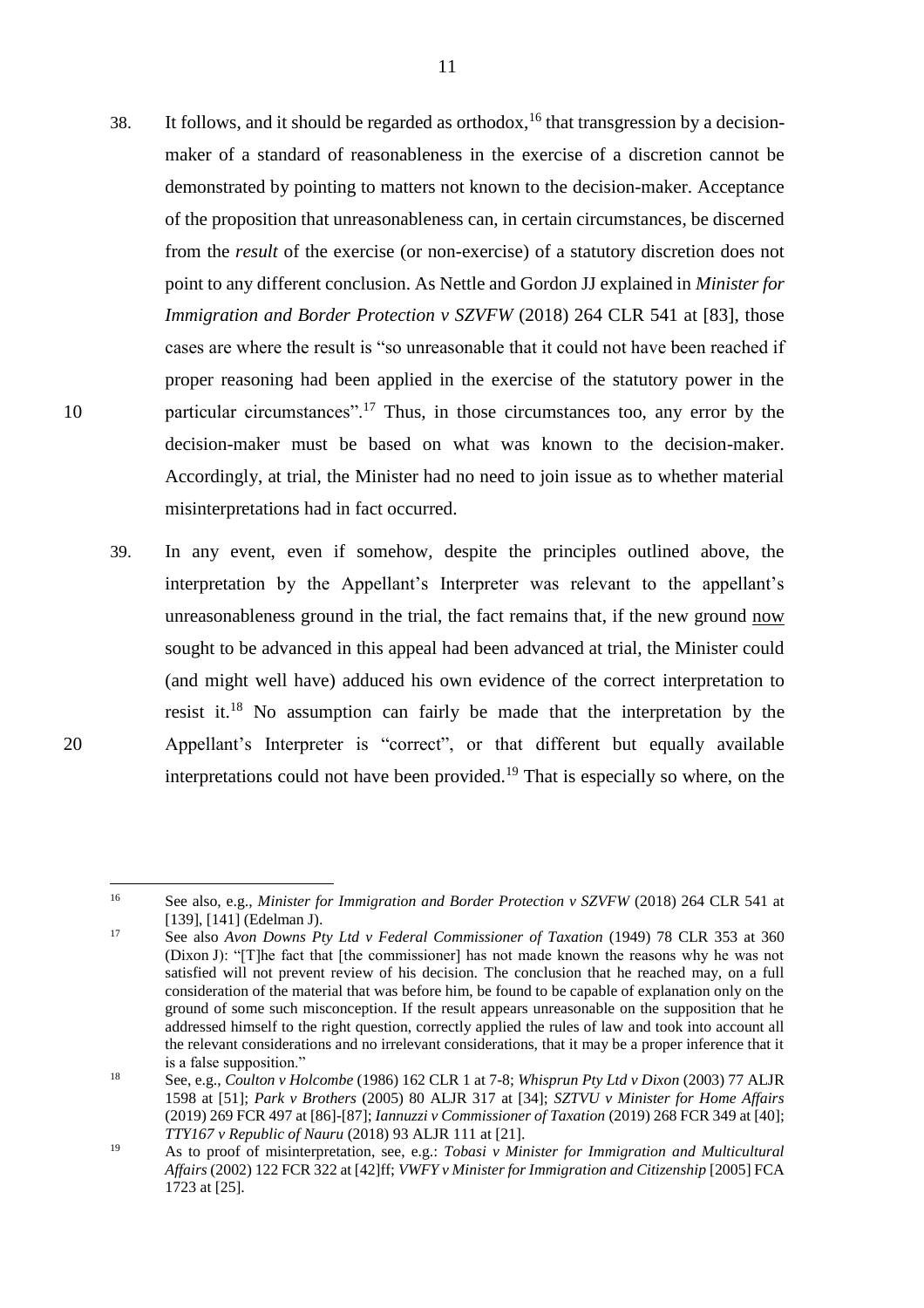appellant's case, one alleged misinterpretation was an alleged failure by the Interviewer's Interpreter to convey a "nuance" (AS [29]).

## Alternatively, proposed new ground should be dismissed

- 40. If the Court grants the appellant leave to advance ground 1, the Court should dismiss it on its factual premise (material misinterpretation). The weakness of the factual premise means that it is unnecessary to explore whether, and if so in what circumstances, any misinterpretation in a record of interview may cause the Authority to be unable to perform its statutory functions under section 473CC(1) or 473DB(1).
- 10 41. As the Federal Court correctly held (at [63]), consistently with a long line of authority, "translation is not a perfect science".<sup>20</sup> The principles summarised by the Federal Court, and set out [\[21\]](#page-4-0) above, should be accepted. The appellant gives no reason to doubt them.
	- 42. The Federal Court was correct not to be satisfied, in light of those principles, and based on the interpretation by the Appellant's Interpreter, that there had been material misinterpretation of the delegate's questions seeking to elicit an explanation as to "how he had been beaten by authorities in Jaffna" (being the first of two misinterpretations alleged by the appellant in ground 1: see AS [23.1]).
- 43. The Federal Court was correct to find (at [70]-[73]) that, having regarded to the 20 interview as a whole, the delegate's question was (at least ultimately) sufficiently clearly interpreted to the applicant. The interpreted question by the Interviewer's Interpreter at line 612 was quite clear ("*When you use the word 'beating'. What you mean by 'beating'?*") So too was the next formulation of the question, as interpreted by the Interviewer's Interpreter at line 620 ("*When you tell 'they beat you' what you mean by 'beaten'? What is that?*").
	- 44. The fact that the appellant never gave a cogent response to these questions does not entail that the Interviewer's Interpreter did not adequately interpret the questions. The failure by the appellant to give a cogent response is, rather, consistent with the conclusion that the Authority reasonably drew  $- viz.$ , that the appellant's responses

 $20\degree$ 

<sup>20</sup> See, e.g., *SZSEI v Minister for Immigration and Border Protection* [2014] FCA 465.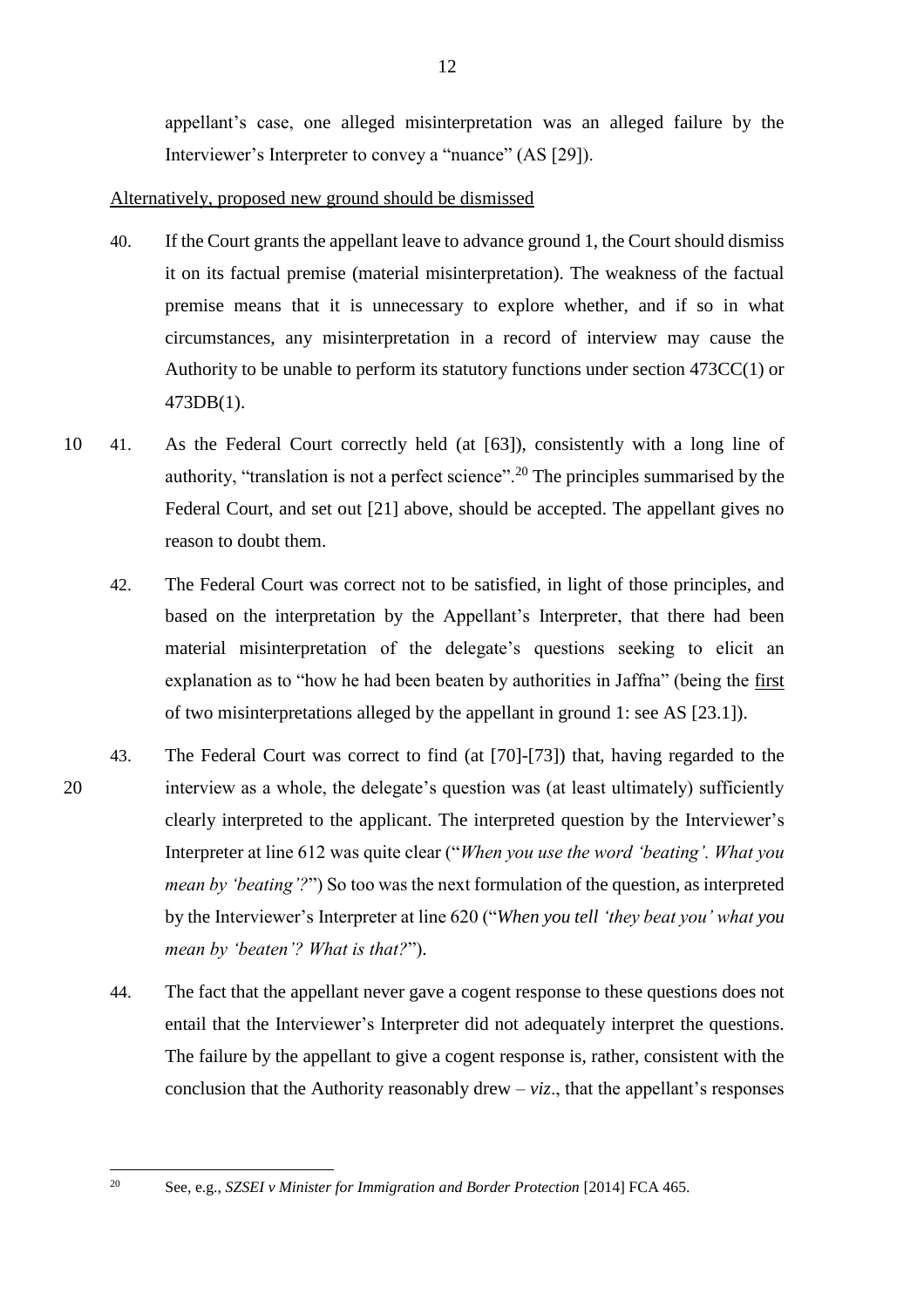were "evasive" ([22]), and that the appellant was "unable to provide any detail around his claim to have been beaten" ([23]).

- 45. As for the second of the two misinterpretations alleged by the appellant in ground 1 (see AS [23.2]), again, this is a new point. The appellant now contends, referring to lines 624-643, that the delegate asked the appellant why he had not previously claimed (i.e., before the interview) to have been physically harmed "after 2009" but the Interviewer's Interpreter's interpretation to the appellant "bore no resemblance to the questions asked" (AS [37]). But it is not apparent that such a complaint was made below. Again, the Court should not permit the appellant to raise a new 10 complaint, which could have been met by evidence.
	- 46. In any event, even on the appellant's evidence (including the interpretation by the Appellant's Interpreter), the new complaint lacks merit. In his submissions, the appellant invites the Court to look at lines 624-643. But the appellant does not mention lines 889 and following.<sup>21</sup> That evidence suggests that:
		- 46.1. The delegate asked: "In these two documents [the appellant's two written statements in support of his claim] there is no mention to you being physically harmed or mistreated after 2009."
		- 46.2. The Interviewer's Interpreter interpreted: "You have not mentioned in anywhere that you were seriously harmed or physically harmed after 2009."
- 20 46.3. Then, there is a discussion leading to the delegate asking the appellant to comment on this. The appellant ultimately seeks to explain: "Yeh, I had severe problem until 2009. From 2009 until 2012 when I was in Karaveddy the treatment was not bad. Just call and beat. So I didn't mentioned about that. The 2009 incident is the one affected me very bad."
	- 47. Accordingly, in light of the principles summarised by the Federal Court and set out [\[21\]](#page-4-0) above, there is no proper basis to conclude that the interview was affected by a material misinterpretation. Even if the Interviewer's Interpreter's interpretations at lines 624-643 were imperfect, the question was clearly interpreted later, the appellant understood it, and answered it. And it was this *later* exchange between the

 $21$ AFM 113.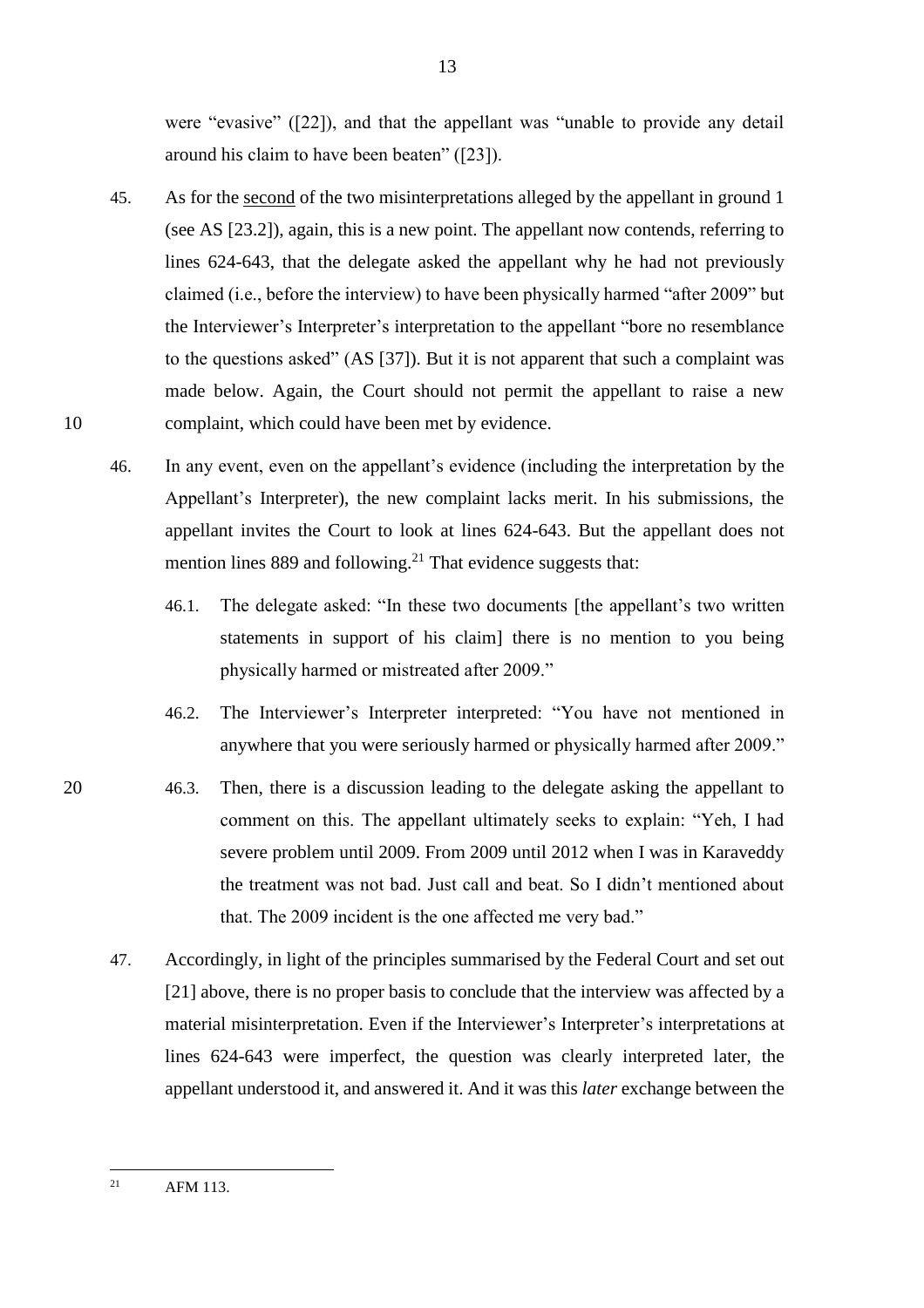delegate and the appellant (assisted by the Interviewer's Interpreter) that was the subject of the Authority's findings at [23].

- 48. Accordingly, no material misinterpretation is demonstrated. Even if the Court is satisfied that it is fair and appropriate to grant leave to the appellant to advance this ground and determine it on the appellant's evidence as to the "correct" interpretations, it should be dismissed on its factual premise.
- 49. Alternatively, insofar as that is necessary and appropriate, the Minister relies on his submissions in *DVO16*.

#### *Ground 2 – unreasonableness*

- 10 50. The Federal Court (at [60]-[61]) disposed of the unreasonableness grounds, in part, on the basis of two aspects of the Full Court's reasoning in *DVO16* at [10]-[12]. The "first aspect" was that "the reasonableness of a decision whether to exercise the power under s 473DC is to be assessed by reference to the information then available to the Authority". The "second aspect" was "the focus on the degree of deficiency in the translation services".
- 51. The Minister respectfully submits that both of these aspects of the Full Court's reasoning in *DVO16* were correct. *A fortiori*, the appellant's case on ground 2 of appeal (unreasonableness) is even weaker than his case on his first proposed ground of appeal (assuming that he is permitted to advance it). That is because there was 20 minimal evidence before the Authority suggesting material misinterpretation at the interview.
	- 52. None of the three examples of misinterpretation asserted by the appellant to the delegate (and later to the Authority), even considered in isolation, suggested that the substance of the appellant's evidence to the delegate had not been sufficiently communicated. And, certainly, it was not at all apparent that the conduct of the Interviewer's Interpreter, "in the aggregate", had caused the interview to miscarry.
	- 53. Furthermore, relevantly, from the Authority's perspective:
- 53.1. despite the passage of more than two months after the protection visa interview and before the Authority's decision, the appellant had never 30 identified any more than these three examples of misinterpretation; and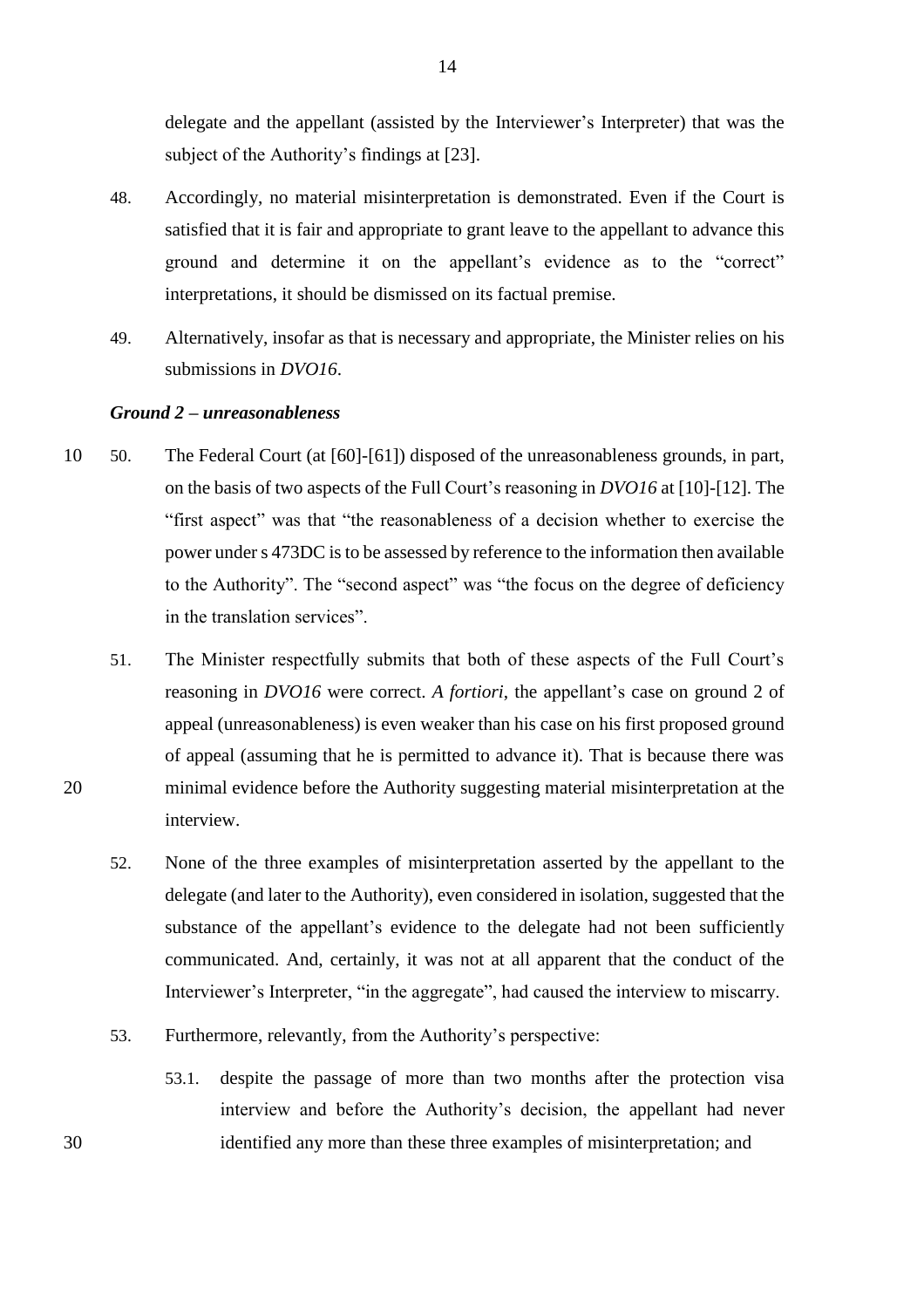- 53.2. the delegate, who conducted the interview, considered that "[f]or the most part during the interview it appeared that all parties were able to communicate clearly", and that the appellant's testimony had been "vague and evasive".
- 54. As to the latter matter, it was open to the Authority to take those "second-hand" impressions or descriptions into account in assessing whether it would exercise its discretionary power under section 473DC to get new information, including by inviting the applicant to a further interview. $22$
- 55. As to the content of the "framework of rationality" constraining the exercise of the 10 Authority's discretion under section 473DC, it is notable that: (a) procedural fairness is not the lens through which this is assessed; $^{23}$  (b) the Act evinces Parliament's intention that generally speaking the Authority will not conduct an interview with an applicant (section  $473DB(1)$ ); (c) the Authority does not have a duty to get new information from an applicant in any circumstances (section 473DC(2)); (d) the circumstances in which information obtained at a further interview can be considered are limited (s 473DD); and (e) the Act exhorts the Authority, in carrying out its functions, to "pursue the objective of providing a mechanism of limited review that is efficient [and] quick" (section 473FA(1)).
- 56. In the circumstances described above, it was within the decisional freedom of the 20 Authority not to be satisfied that there were material errors of interpretation such that it should exercise its discretion under section 473DC to invite the applicant to a further interview. Put negatively, the Authority's approach was not "so devoid of plausible justification that no reasonable person could have taken that course".<sup>24</sup>

 $22$ <sup>22</sup> *ABT17 v Minister for Immigration and Border Protection* [2020] HCA 34 at [23].<br><sup>23</sup> *PVD17 v Minister for Immigration and Border Protection* (2010) 03 AJ IP 1001

<sup>23</sup> *BVD17 v Minister for Immigration and Border Protection* (2019) 93 ALJR 1091 at [34]; *ABT17 v Minister for Immigration and Border Protection* [2020] HCA 34 at [18].

<sup>&</sup>lt;sup>24</sup> *ABT17 v Minister for Immigration and Border Protection* [2020] HCA 34 at [19].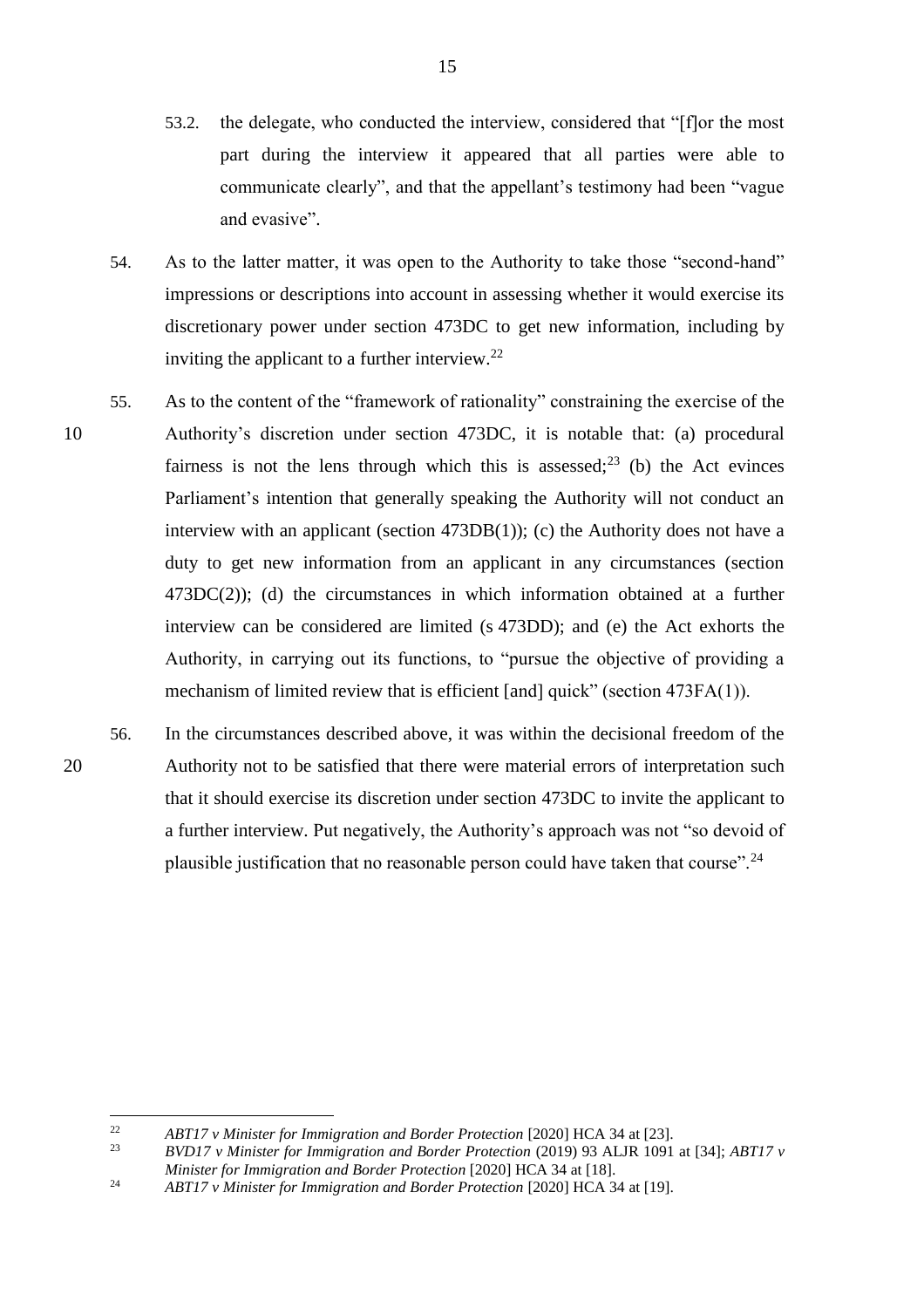#### **VI. ESTIMATE OF TIME**

57. The Minister estimates that he requires one hour for presentation of his oral argument.

Dated: 24 December 2020

 $\int dx$ 

**GEOFFREY KENNETT SC** 10 *Tenth Floor Chambers* Telephone: 02 9221 3933 Email: kennett@tenthfloor.org

#### **NICK WOOD**

*Owen Dixon Chambers* Telephone: 03 9225 6392 Email: nick.wood@vicbar.com.au